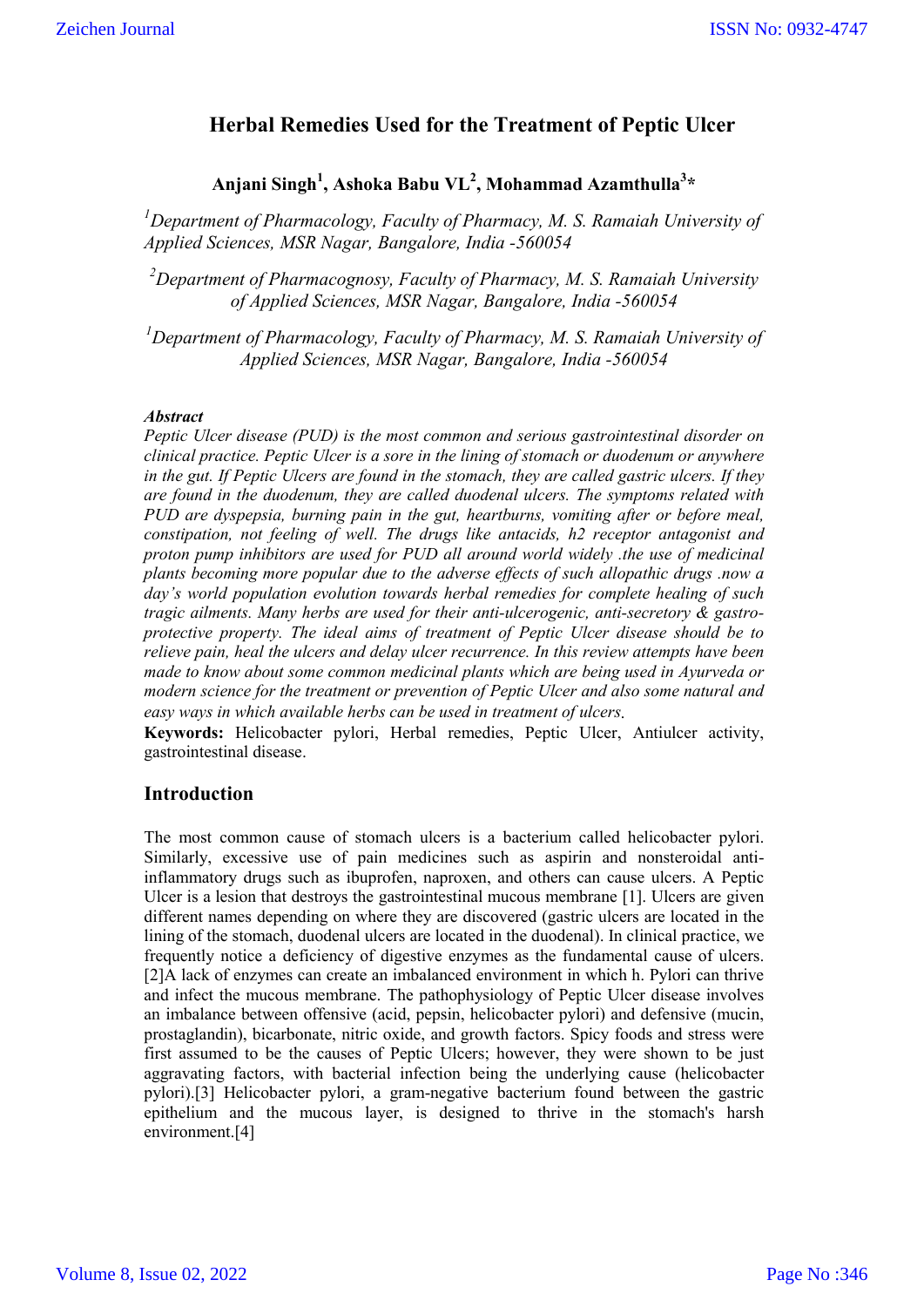# **Epidemiology**

In the general population, the lifetime prevalence of Peptic Ulcer disease is estimated to be approximately 51 percent, with an annual incidence of 1%–3%. .Epidemiological studies have revealed a sharp decrease in the disease's incidence, rates of hospitalisation, and mortality over the last 20–30 years, the prevalence and incidence of Peptic Ulcer disease are now likely to be lower than these estimates worldwide, particularly in highincome countries. These decreasing numbers might be the consequence of new treatments being released, or they could be the result of a cohort trend that isn't totally explained by known factors (eg, h pylori infection and nsaid treatment). Many gastrointestinal ailments have peaks and troughs in occurrence, implying that Peptic Ulcer disease may have a birth-cohort tendency. Peptic Ulcer disease-related mortality peaked in the late nineteenth century and then began to fall.the death rate from Peptic Ulcer disease peaked in the late nineteenth century and then fell in the twentieth. The general trend corresponds to a decrease in the prevalence of h pylori infection in the population, with a birth-cohort effect visible in countries with a low prevalence of the virus.[5]

# **Sign and symptoms**

- $\triangleright$  Mealtimes are intimately associated with abdominal discomfort, particularly epigastric pain. When you have a duodenal ulcer, the pain often begins three hours after you eat.
- $\triangleright$  Abrasive water causes bloating and a sense of fullness in the belly (rush of saliva after an episode of regurgitation to dilute the acid in esophagus - although this is more associated with gastroesophageal reflux disease)[6]
- Nausea accompanied by a lot of vomiting
- $\triangleright$  Hematemesis (blood vomiting) can occur as a result of bleeding from a stomach ulcer or damage to the esophagus as a result of severe/continuous vomiting.
- Melena (faces with a tarry, disagreeable odor caused by oxidized iron from hemoglobin);
- $\triangleright$  A stomach or duodenal perforation caused by an ulcer can result in immediate peritonitis, intense stabbing pain, and the need for emergency surgery.

# **Causes of Peptic Ulcer**

# **1) Helicobacter pylori**

Robin warren and Barry j. Marshall, two Australian scientists, discovered helicobacter pylori as a cause of ulcers in 1982. They observed that the majority of stomach ulcers and gastritis were caused by colonization with this bacterium rather than stress or spicy meals. H. Pylori is a spiral-shaped gram-negative bacterium that thrives in the acidic environment of the stomach. It can injure stomach and duodenal tissue, causing inflammation and ulcers, and is discovered in the stomach along with acid secretion. H. Pylori is assumed to be transmitted from person to person via the mouth. Observations of H. Pylori in saliva and dental plaque support the idea that the mouth is a reservoir for H. Pylori and a likely source of stomach infection. Stomach cancer is the most prevalent cause of ulcers.

# **2. Acid and pepsin**

Ulcer formation is considered to be encouraged by strong digestive fluids. The stomach may protect itself against these fluids in a variety of ways. These are produced as a lubricant that coats and protects stomach tissues, comparable to mucus. They produce bicarbonate, which neutralizes and degrades digestive fluids into less harmful compounds.

# **3. NSAIDS**

The stomach mucosa defends itself against gastric acid by secreting mucus in response to certain prostaglandins. NSAIDS work by inhibiting the enzyme cyclooxygenase1, which is necessary for prostaglandin formation. NSAIDS can make the stomach more vulnerable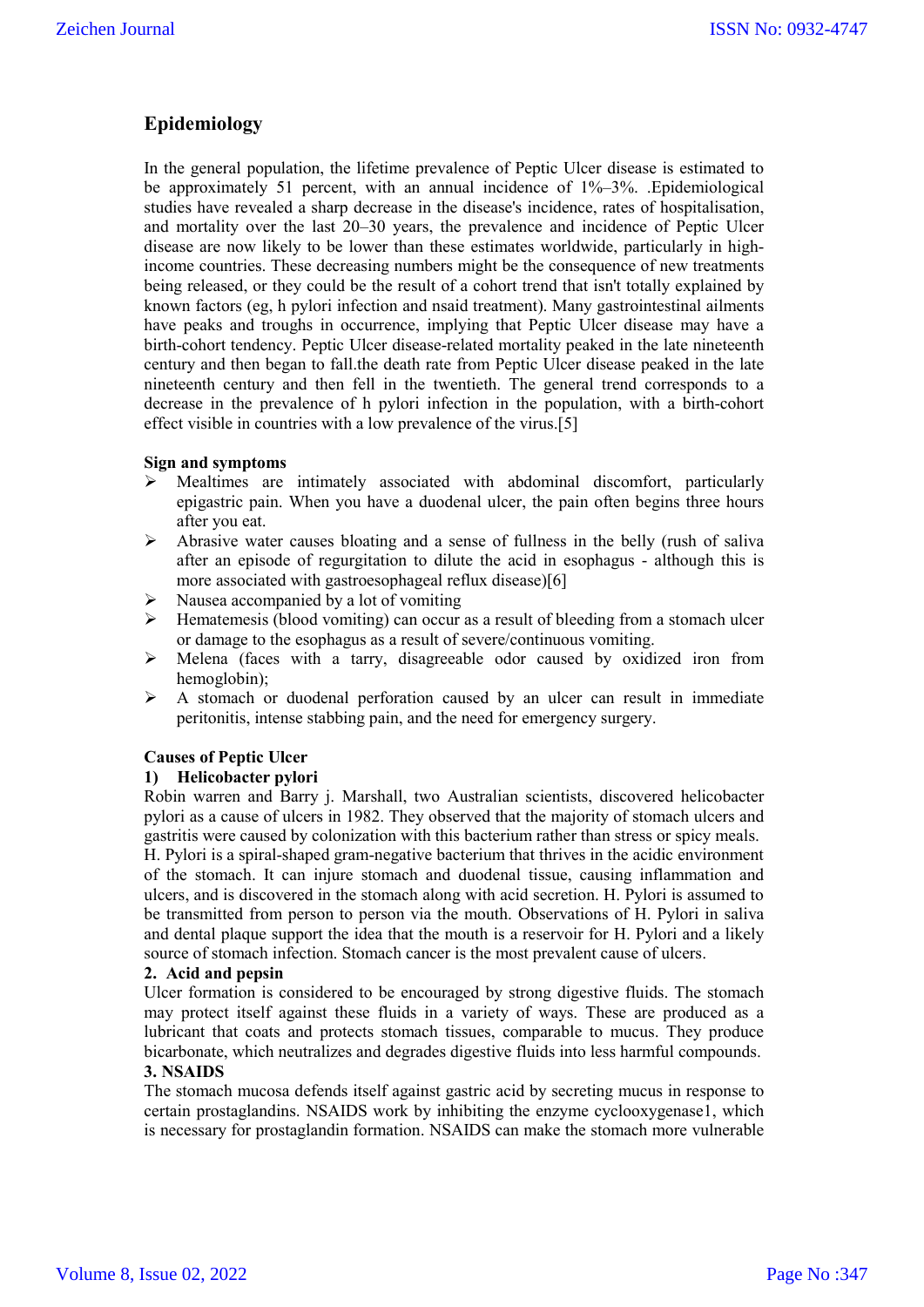to the harmful effects of acid and pepsin by interfering with its ability to produce mucus and bicarbonate.

# **4. Smoking**

Tobacco usage results in atherosclerosis and vascular spasms, which leads to vascular insufficiency and ulcer development owing to ischemia. Increased stimulation of enter chromaffin-like cells and g cells increases the quantity of histamine and gastrin released, increasing the acidity of gastric juice. Nicotine in cigarettes can boost parasympathetic nerve activity to the GIT by acting on nicotinic receptors at synapses– increased stimulation to enter chromaffin like cells and g cells increases the quantity of histamine and gastrin produced, increasing the acidity of gastric juice.

## **5. Caffeine**

Beverages and foods that contain caffeine can stimulate acid secretion in the stomach. This aggravates an existing ulcer, but the stimulation of stomach acid cannot be attributed solely to caffeine.

#### **6. Alcohol**

Heavy consumption of alcohol causes liver cirrhosis. Ulcers are found in people with liver cirrhosis.

## **7. Stress**

Although emotional stress does not cause ulcers, persons who are under it typically experience increased discomfort in ulcers that are already there. Afr. J. Plant sci. 506 physical stress increases the likelihood of developing ulcers, particularly in the stomach. Physical stress, such as that experienced by patients suffering from severe burns or after extensive surgery, is an example of physical stress that can result in ulcers.[7]

# **Pathogenesis of Peptic Ulcer**

Helicobacter pylori is one of the most common causes of Peptic Ulcer disease. Throughout childhood, the organism is acquired in an unsanitary and crowded environment. H. Pylori causes more severe epithelial cell degeneration and destruction in the antrum. Despite the fact that hypo secretion has been connected to the formation of gastric ulcers, 10–15 percent of people infected with h. Pylori had increased gastric secretion due to hyper gastrinemia and decreased antral somatostatin levels. This increases histamine secretion, which in turn increases acid or pepsin secretion. Gastric ulcers are associated with hypochlorhydria and mucosal atrophy. NSAIDS cause mitochondrial oxidative phosphorylation to become uncoupled via altering mucus phospholipids. Coadministration of exogenous prostaglandins and cyclooxygenase-2 (cox-2) reduces mucosal damage. When exposed to acidic gastric juice, NSAIDS are protonated and pass through lipid membranes to reach epithelial cells (Ph 7.4), where they ionize and release h<sup>+</sup>. Because NSAIDS are unable to cross the lipid barrier, they become toxic.<sup>[8]</sup>

#### **Complication associated with PUD**

- 1) Gastrointestinal bleeding: Abrupt large bleeding which is life threatening can occur when the ulcer erodes one of the blood vessels.
- 2) Penetration: Harem the ulcer continues into the adjacent organs such as liver and pancreas.
- 3) Scarring and swelling: Scarring and swelling due to ulcers causes narrowing in the duodenum and gastric outlet obstruction, which causes severe vomiting
- 4) Pyloric stenosis
- 5) Zollinger-ellison syndrome: It is a rare syndrome which consists of a triad of nonbeta islet cell tumors of the pancreas that contain and release gastrin, gastric acid hyper secretion and severe ulcer disease. Extra pancreatic gastrinomas are also common and may be found in the duodenal wall.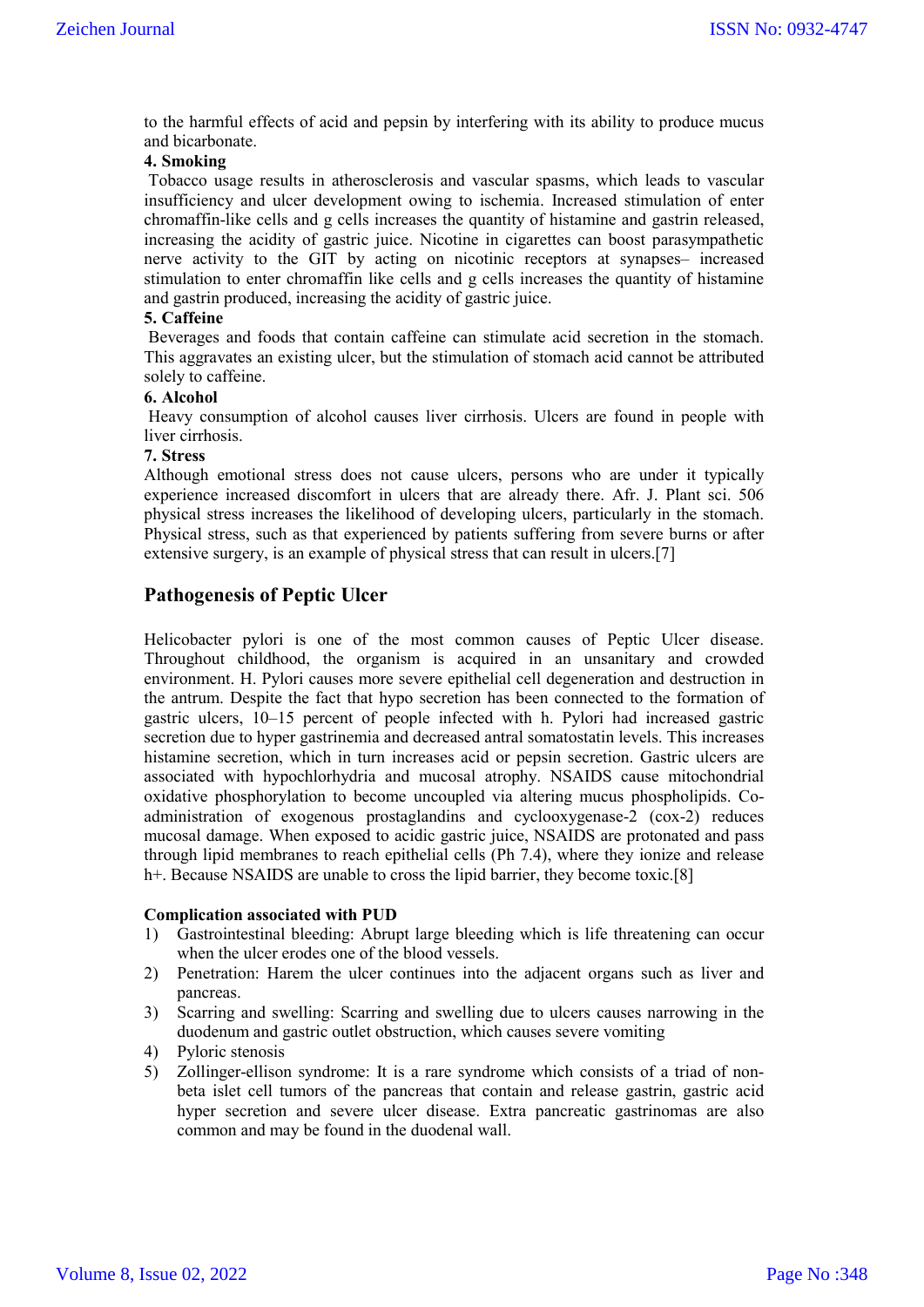# **Prevention of PUD**

- $\triangleright$  Consume a variety of beta carotene-rich vegetables, vitamin c-rich fruits, and zincrich meals such whole grains and seafood (oysters). Carrots, kale, red and green peppers, citrus fruits, apricots, and kiwi fruit are some of the vegetables and fruits that can help repair Peptic Ulcers and protect the gut wall from further damage.
- $\triangleright$  One of the healthy ingredients contained in these meals is carotene, which the body converts to vitamins a and c. Zinc-rich whole grains and seafood can also help in the healing process.
- $\triangleright$  Essential fatty acids (found in fish oils and seed oils) may help to prevent ulcers by increasing the generation of prostaglandin.
- $\triangleright$  Salt, soy sauce, spicy foods, caffeine in coffee, tea, cola drinks, and alcohol should all be avoided.
- $\triangleright$  Large meals should be avoided since they might cause the body to produce too much acid.

# **Safety measure to prevent Peptic Ulcer**

## **a) Taking meal on time**

It is crucial for ulcer patients to eat all of their meals on time and to refrain from snacking at odd hours of the day. Stomach acid is produced in reaction to food in order to digest it. Eating on time educates the body to release the proper amount of digestive juice at the proper moment. Consuming food at inconvenient times, such as between meals, produces a rise in stomach acid production. As a result, ulcer patients should keep track of their meal time's and try to avoid urges.

## B) **Strictly avoid caffeine and alcohol**

Caffeine is a popular stimulant present in a variety of meals. Excessive consumption of this compound also causes acid reflux and heartburn. Stomach ulcers are caused by an excess of acidic digestive secretions, which harms the stomach lining.

#### **C) Avoid hot and spices food**

Spicy food does not cause ulcers, but it does aggravate them. Strong spices, such as red chilies, curry powder, mustard, and black pepper, should be avoided. Hot, spicy meals can trigger acid reflux and indigestion, which can be excruciatingly unpleasant for people who have stomach ulcers. Despite ongoing treatment and medications, the condition has the potential to worsen. As a consequence, when cooking meals, it's preferable to limit the use of strong spices.

# **D) Reduce salt intake**

There's evidence that persons with an h. Pylori infection who eat a lot of salt are more likely to have stomach cancer. To add taste, try adding seaweed instead of salt. Canned soup, tortilla chips, potato/corn chips, salted nuts, salted meats (e.g., bacon), blue cheese, and cornflakes are all high in sodium. Soy sauce, pickled vegetables, some preserved or canned vegetables, packaged and processed foods, and preprepared meals can all contain a lot of salt.

# **D) Avoid chewing gum**

The process of chewing food is known as mastication in scientific language. This process stimulates the production of gastric juices for the digestion of food as it passes down the alimentary canal. Chewing gum produces the same effect by leading to the production of stomach acid. However, since there is no food to digest, the acid damages the walls of the stomach. Therefore, the act of chewing gum can lead to the formation of ulcers and make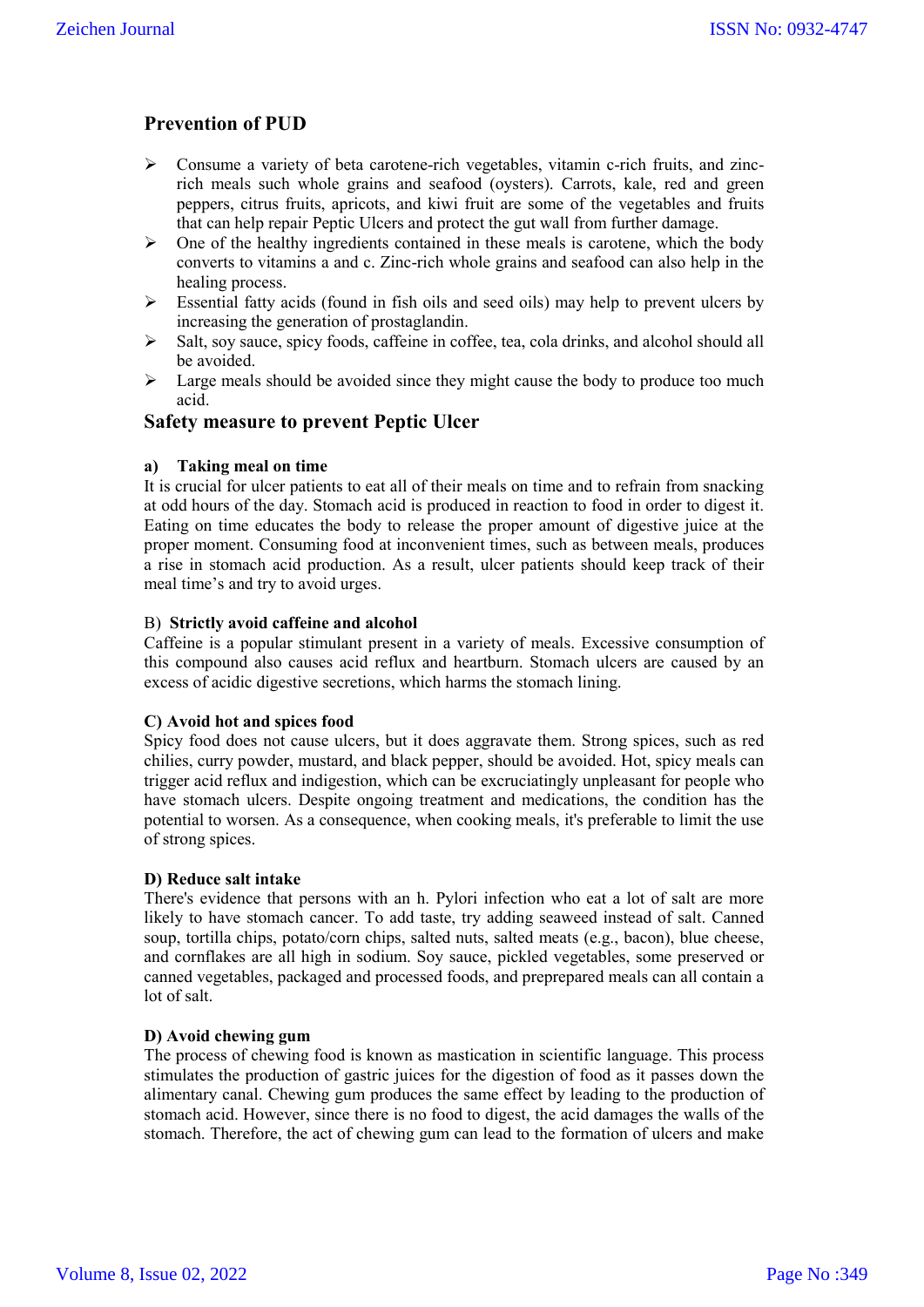the already existing condition worse. The patients of ulcer must avoid chewing gum, especially on an empty stomach when there is no food at all for digestion.

## **E) Avoid fatty food**

It is very important to maintain the overall health of the digestive system to avoid further complications in the case of stomach ulcer. Food items which stimulate the overproduction of digestive juice should be avoided. At the top of the list are fatty foods. In addition, food with a high content of simple sugars should also be avoided. Therefore, ulcer patients have to give up their love for junk food. Stay away from fried snacks, sugary delights, and fatty meals at all costs.<sup>1</sup>

## **F) Alleviate stress**

Stress may not be a cause of the disease, but it has been linked to increased discomfort and pain. Individuals who face mental stress and excessive physical exertion in their daily life experience a slower healing time. Due to this reason, ulcer patients must find a way for reducing their level of stress. Practicing yoga, indulging in a good book, or spending quality time with family are just a few of the ways through which one can alleviate mental stress.

# **Clinical presentation and Diagnosis**

Because the symptoms of Peptic Ulcer disease are non-specific, they have a low predictive value. Patients with duodenal ulcers frequently experience hunger or nighttime abdominal pain. Postprandial abdominal pain, nausea, vomiting, and weight loss are common symptoms of stomach ulcers. Untreated Peptic Ulcer disease patients frequently experience relapsed symptoms as a result of spontaneous healing and relapse while the underlying cause (e.g., h. Pylori infection or NSAIDs use) persists. In the elderly, Peptic Ulcer disease is usually asymptomatic or has only mild symptoms.

Bleeding, perforation, and obstruction of the stomach outlet are the most common complications of Peptic Ulcer disease. Almost half of people experience bleeding without any warning symptoms, which manifests as melena or hematemesis. Admissions to hospitals for Peptic Ulcer bleeding have consistently declined worldwide, but the case mortality rate has remained stable at 51%. 8,9 a sudden onset of acute discomfort in the upper abdomen is the most common symptom of perforation. Depending on age and comorbidities, mortality rates could reach 20%.[9]

Endoscopy is the gold standard for diagnosing Peptic Ulcer disease. Aside from ruling out malignancy, detecting h. Pylori infection with histology or fast urease testing is critical to the subsequent treatment strategy. Because h. Pylori is the cause of most types of Peptic Ulcer disease, a test-and-treat strategy utilizing a non-invasive test (e.g., urea breath and stool antigen tests) to rule out infection has been advocated in patients younger than 50 years (depending on geographical area) who present with non-investigated dyspepsia and no alarming symptoms in geographical areas where gastric cancer is uncommon and h. Pylori infection is in elderly patients, upper gastrointestinal endoscopy is the preferred test to rule out or confirm the condition.

# **Medicinal plants as potent anti-ulcer agents**

Traditional Indian medical systems make extensive use of medicinal herbs. In drug development, phytochemicals derived from medicinal plants are used as lead molecules. Traditional medical systems, modern medications, nutraceuticals, food supplements, folk medicines, pharmaceutical intermediates, bioactive principles, and lead compounds in synthetic drugs all rely on medicinal plants as a source of novel drugs. According to the who, more than 80% of the world's population relies on plants to meet their primary health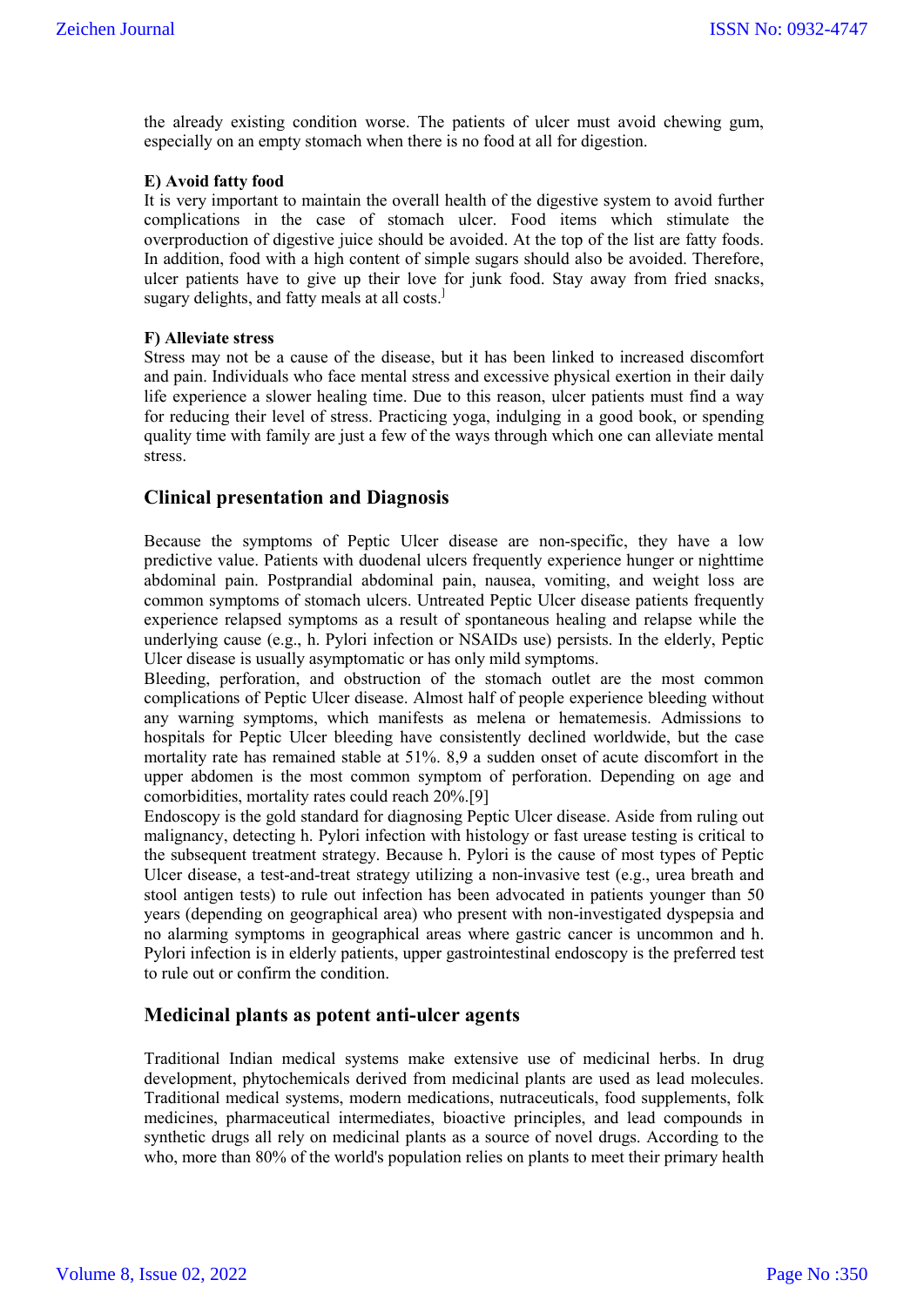care needs. India has a vital interest in the conservation and sustainable use of its biodiversity resources as one of the world's 12 mega diversity countries. Plant extracts are one of the most appealing sources of new medications, and they have been shown to be effective in the treatment of gastrointestinal ulcers. Anti-ulcer drugs have been discovered in nearly 240 medicinal plants and 21 plant-based compounds so far.. As a result, there is an urgent need to develop an alternative medicine for the treatment of illness that has few side effects on the patient. Traditional medications and herbal therapies, which have a low risk of side effects, are the solution.[10]

# **The natural herbs used in natural treatment of ulcers**

# **1 demulcent herbs:**

Assist in the coating of irritated mucous membranes and their calming. These can provide symptomatic relief quickly.

## **2 astringent herbs:**

They can also help scare and tone the mucous membrane, which will aid in wound healing.

## **3 antimicrobial herb:**

It has the potential to be used to treat a wound infection. In the case of a Peptic Ulcer, we want to use helicobacter herbs that are specific to H. Pylori, such as goldenseal or garlic.[11]

4. **Vulnerary herb:** Assist in the healing of wounds.

5. **Bitter herbs:** Assist in the stimulation of digestive secretions (often a lack of digestive secretion is the underlining cause of the ulcer).[12]

# **Herbal remedies (traditional medicines**)

For thousands of years, Homo sapiens have relied on traditional medicine. Man began to learn from and rely on nature in his daily activities. Accidental experiments or unintentional discoveries gradually established a fundamental understanding (in other words, a conventional system of medicine).[13] According to a tablet, humans practiced conventional medicine for the first time around 2600 b.c. The tablet mentions oils from *cedrus species* (cedar), *cupressus sempervirens* (cypress*), glycyrrhiza glabra* (licorice), *commiphora species* (myrrh), and *papaver somniferum* (poppy juice).[9] Regardless of how far allopathic medicine or chemotherapy have come, the possibility of adverse effects or side effects changing cannot be ruled out. As a result, there is a need to develop an alternative therapy for disease cure that has a negligible negative impact on the patient. The solution is to use traditional medicines and herbal remedies, which have a low incidence of side effects. Many herbs, nutrients, and plant products have been discovered to play a role in protecting or healing stomach and Peptic Ulcers. There are few human trials available, but many have shown promising results in animal or in vitro studies. A wide range of botanical products have been reported to have antiulcer activity, but the documented literature has primarily focused on pharmacological action in experimental animals. Except for a few phytogenic compounds (aloe, liquorice, and chilly), there is a paucity of clinical data to support the use of herbs as gastro-protective agents; thus, data on efficacy and safety are lacking. Finally, antiulcer compounds such as flavonoids, aescin, aloe gel, and many others have a high therapeutic value because the majority of anti-inflammatory medications used in modern medicine are ulcerogenic. Antiulcer ingredients include flavonoids, terpenoids, and tannins.[14]

# **Nutritional care for Peptic Ulcer**

Patients with peptic ulcer should have a normal calorie distribution, with carbohydrate values ranging from 50% to 60%, protein values ranging from 10% to 15%, and lipids ranging from 25% to 30%, and a total energy value sufficient to maintain or regain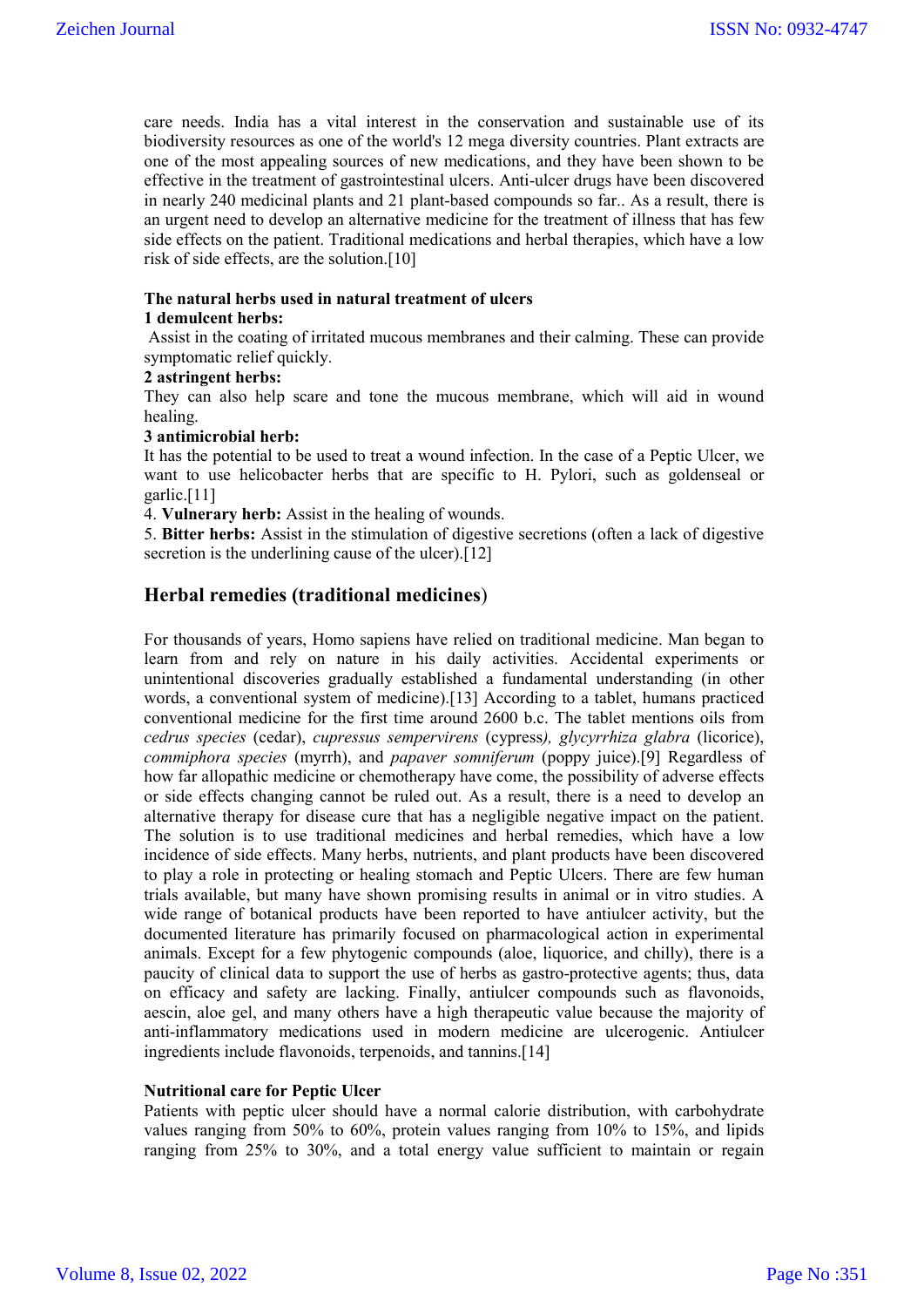nutritional status. To normalize nutritional status, calorie distribution should be adjusted based on the patient's needs, with macronutrients of up to 1.2 g/kg/weight/day suggested in the acute stage of peptic ulcer ( $5<sup>th</sup> - 8<sup>th</sup>$  week) and up to 1.5 g/kg/weight/day suggested in the recovery stage of PUD.[15]

In addition to protein, micronutrients such as zinc, which is required to maintain immune system function, respond to oxidative stress, and heal wounds, can aid in the healing process. Selenium may aid in the prevention and healing of infections. Furthermore, vitamin a can be taken as a supplement, but there is little evidence to support this practice because very high doses do not cure and excessive intake is hazardous. Milk is no longer recommended due to its buffering effect and significant effect on stomach acid secretion.<sup>[16]</sup>

## **Inhibition of acid production**

Gastric ulcers can be treated by reducing acid production. Many herbal medications with anti-gastric ulcer action reduce gastric acid secretion. For example, taking a three-day course of oral *Ocimum sanctum* extract reduced total stomach acidity by more than half. Likewise, 400 mg/kg of oral *Solanum* nigrum fruits extract reduced stomach acid concentrations to levels comparable to omeprazole (10 mg/kg). Herbal medicine may reduce acid production by one of two mechanisms:

- Suppression of H<sup>+</sup> and K<sup>+</sup> atpase activity, as seen in human stomach ulcers
- $\triangleright$  Stimulation of prostaglandin E<sub>2</sub> production.

# **Some herbs and their anti-ulcer activity:-**

- 1) *Myrtus communis (myrtaceae*): "Myrtle" Is the common name for *myrtus communis* (myrtaceae). It is grown in different places of India (in various slopes). Ripe berries, which include an essential volatile oil (myrtle oil), resin, tannin, citric acid, malic acid, and sugar, are chemical ingredients in the pant. In Ayurveda medicine, it has antiulcer properties. The powdered leaves can be used to treat wounds and ulcers.
- 2) *Acacia arabica*: *Acacia arabica* (family mimosaceae) is found in arid and sandy areas across india. It is also known as "Babul tree" And "Karuvelum" In the locality. Gum containing arabic acid, as well as calcium, potassium, and magnesium, are chemical components. It has a moisture content of 14% and ash content of 3-4%. Tannin is abundant in bark, and tannin pods contain 22.44 percent tannin. Bruised tender leaves made into a poultice and applied on ulcers have stimulating and astringent properties. Phenolic chemicals, tannins, and flavonoids are considered active components.
- 3) *Aegle marmelos:Aegle marmelos* which is commonly known as a "ball tree" Belonging to the family rutaceae is the plant that chiefly grows on throughout India. Chemical constituents are flavonoid, tannins and saponins. Antiulcer activity-: Ulcers are induced by aspirin plus pylorous ligated gastric ulceration in rats and aqueous extract of leaves is to be administrated orally for 21 days, daily dose of 1 mg/kg.
- 4) *Aloevera: Aloevera* is a member of the liliaceae family and is commonly referred to as "Aloe gel." It's called as "Kettalai" In the local language and may be found all throughout India. This plant's chemical components include aloin, isobarbalin, and ematin. Anti-ulcer activity: To treat an indomethacin-induced stomach ulcer, aloevera powder was mixed with gumaccacia and administered orally to rats at a dose of 200 mg/kg. Active ingredients include barbalin and isobarbalin.[17]
- 5) *Allium sativum: Allium sativum*, a member of the liliaceae family, is often referred to as "Garlic" And is known locally as "Vellupundu." It is grown all throughout india. The active ingredient, acid volatile oil, is a chemical component present in this plant. Garlic juice, mixed with 3–4 parts plain or distilled water, has been used to clean wounds and toul ulcers. Active components include volatile oil, allin, and allicin.
- 6) *Ficus religiusa:Ficus religiusa* (*urticaceae)* is commonly known as "sacred fig ". It is locally called "arasha-maram". Chemical constituents in this plant are bark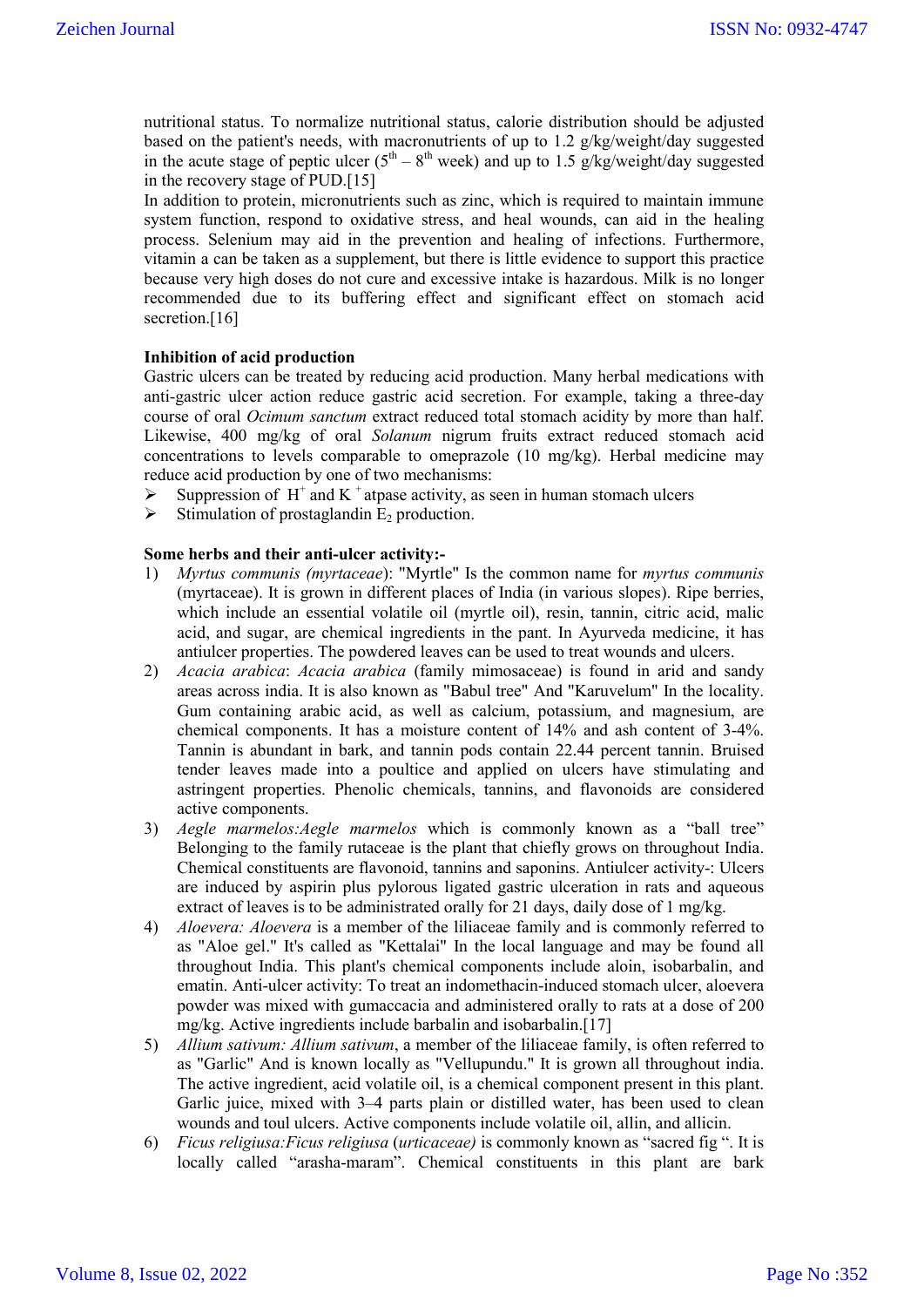containing tannin, caoutchous and wax. Antiulcer activity-: Bark is useful in ulcers in infusion or decoction with a little honey. Active constituents are bioactive compounds like flavonoids, saponins and tannins are considered.

- 7) *Mimosa Pudica:*Beetroot" Is another name for *beta vulgaris* (chenopodiaceae). Sugar beet is a mediterranean seacoast native that has become popular in europe and america. There are two types of white: White and red. Anti-ulcer activity:-a decoction of the root with a little vinegar added is good for ulcers and all types of running sores.
- 8) *Annona squamosa*:*Annona squamosa* (annonaceae) is commonly known as "custard apple ". It is cultivated in gardens all over India which is locally called as "sitapalam". Chemical constituent in this plant are alkaloids, flavonoid, saponins and tannins. Antiulcer activity. Leaves made in to a paste without adding water are applied to unhealthy ulcers. The aqueous leaf extract protected against pylorus ligation and ethanol induced gastric ulcer in rats. As active constituents tannic acid is considered.[18]
- 9) *Beta vulgaris: Beta vulgaris* is sometimes known as "Beetroot" (chenopodiaceae). Sugar beet is a mediterranean seacoast native that is now widely utilized in Europe and America white comes in two varieties: White and red. Anti-ulcer activities: A decoction of the root with a little vinegar added is excellent for ulcers and all forms of running sores
- *10) Galega purpurea*: *Galega purpurea* is also known as "Purple tephrosia" (papilionaceae). In the area, it's called as "Kolluk – kay – welai." It may be found all across India, although it is most common in the south. It grows on rocky soils that are too hard to root in. Chemical components include yield gum, a combination of albumen and colouring ingredients, resin, chlorophyll, and glucoside rutin. Antiulcer activity—powdered root coupled with honey is used to cure ulcers.
- 11) *Hibiscus rosa sinensis*:*Hibiscus rosa sinensis* is also known as the changing rose (malvaceae). Chembaruthi is the name given to it by the locals. This plant's chemical components include flavonoids, anthocyanins, quercitine, cynidine, kaempferol, and hydrolytic acid. In pylorus-ligated rats, alcoholic preparations of h. Rosa sinensis roots revealed significant antiulcer action at a dosage of 250 mg/kg. As an antiulcerogenic agent, this extract shows potential.
- 12) *Papaya* (*carica papaya*): *Carica papaya linn* is most often known as papaya. It belongs to the caricaceae family and is well-known for its medicinal properties. Antiulcer qualities are found in the fruit. The fruits have been demonstrated to have hepatoprotective qualities and have also been used to treat paediatric burns. The seeds have been shown to have antimicrobial, anthelmintic, and antiamoebic properties. Papaya is a digestive enzyme that can aid with bloating, constipation, and chronic indigestion. Papain and chymopapain are two and gastrointestinal problems.[19]
- 13) *Azadirecta indica (*Neem): The antiulcer and cytoprotective effects of *azadirecta indica* (neem) stem bark extract were investigated in albino rats. *Azadirecta indica* significantly decreased indomethacin-induced stomach ulcers. This action was accompanied by a dose-dependent decrease in total stomach acidity. The histamine h2 receptor is hypothesized to be activated by azadirecta indica. It works by reducing acid secretion and minimizing oxidative damage to the stomach mucosa. The reduction of acid secretion was confirmed by inhibiting  $H^+$  and  $K^+$  atpase activity. While limiting lipid peroxidation and scavenging endogenous hydroxyl radicals, the stomach mucosa was protected from oxidative injury.[20]

# **Future directions**

In the past, H. Pylori infection and the use of NSAIDS dominated Peptic Ulcer disease research, impacting diagnosis and treatment. Even though H. Pylori infection may be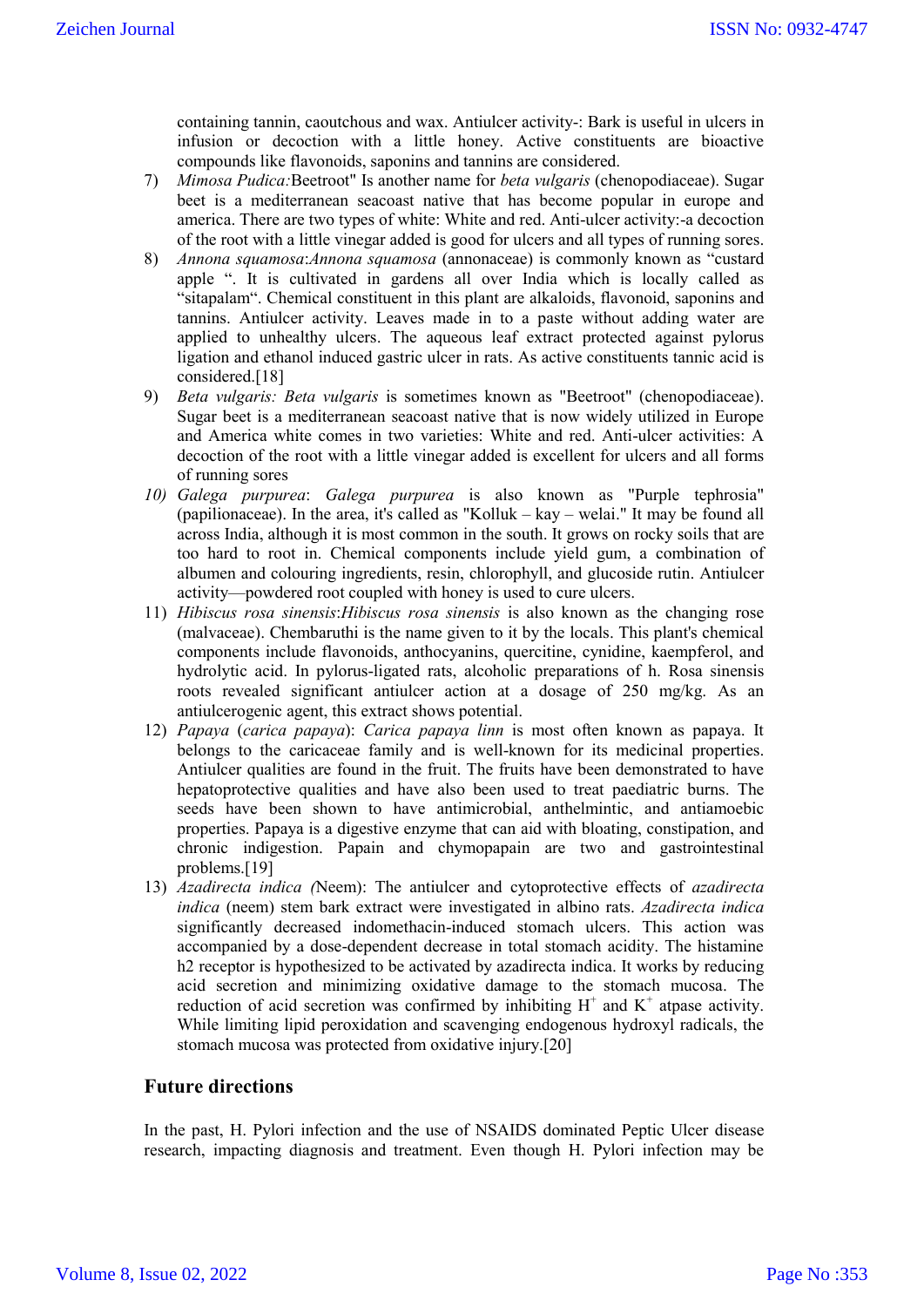successfully treated with current pharmacologic approaches, novel eradication monotherapies that simplify treatment regimens while increasing eradication rates are still required. We will continue to employ molecular methods to identify genetic features that predict the development of idiopathic ulcers. The identification of an h. Pylori gene that promotes the development of duodenal ulcers has led in the development of a novel marker that may be used to identify persons who are at a higher risk of developing duodenal ulcers while simultaneously being at a reduced risk of gastric atrophy and cancer. The bulk of predisposing factors, on the other hand, are host-oriented, which means they are dependent on the patient's genetic features.

## **Conclusion**

A Peptic Ulcer is a gastrointestinal disorder that primarily affects the inner walls of the stomach. Spicy foods, mental stress, and smoking can all contribute to the development of Peptic Ulcers by increasing stomach output and disrupting acid-base balance, pepsin level, and other factors. Infection with helicobacter pylori can also cause abdominal discomfort, pain, nausea, and other symptoms. This study concluded that the plants mentioned above are effective in preventing or treating Peptic Ulcers caused by a variety of factors such as h. Pylori, aspirin, indomethacin, alcohol, and others. This plant was discovered to have anti-ulcer efficacy in vivo and in vitro, and it can be used as an alternative source of treatment for ulcers. The current treatment for ulcers focuses on immune system strengthening and acid secretion reduction. There are numerous therapeutic plants and extracts (which contain active chemical ingredients) on the market. . Plant-based medicines are preferable to allopathic medications. It is an efficient and cost-effective method that is easily implemented.as the prevalence of Peptic Ulcer disease rises with age, it is expected that this common disease will have an even greater global impact on healthcare delivery.

## **Acknowledgements**

Authors thanks Dean Dr. Bharath,Dr. V. Madhavan, Dr. Anbu, Dr. Maheshwari E and Dr. Harish, Faculty of Pharmacy, Ramaiah University of Applied Science, Bangalore and Karnataka, India.

**Conflicts of Interest:** There are no conflicts of interest among the authors

#### **Reference**

- 1) K.T. Chung, and V.G. Shelat, Perforated Peptic Ulcer-an update, *World J. Gastrointest. Surg*, *9*(1), **(2017)**, pp.1.
- 2) Y.Yuan, I.T.Padol, and R.H. Hunt,. "Peptic Ulcer disease today. *Nature Clinical Practice Gastroenterology & Hepatology*," *3*(2**) ( 2006**) pp.80-89.
- 3) K. Ramakrishnan, and R.C. Salinas, 'Peptic Ulcer disease'. *American family physician*, *76*(7) **( 2007)** pp.1005-1012.
- 4) V. Sadacharam., S. Thillaivanan, K. Kanagavalli, P. Parthiban, International journal of pharmaceutical research and bio-science.
- 5) A Lanas,. and F.K.Chan, "Peptic Ulcer disease". *The Lancet*, *390*(10094), **(2017)** pp.613-624.
- 6) W.I., Najm "Peptic Ulcer disease". *Primary Care: Clinics in Office Practice*, *38*(3), **(2011 )**pp.383-394.
- 7) K.R. Vinod, S. Reddy and A. Begum, "Scope of medicinal flora as effective anti ulcer agents". *African Journal of Plant Science*, *7*(11),**(2013)**pp.504-512.
- 8) D Kawade , N Shahu, P. Bahadurkar, P Hiradewe, and N Dhote, Peptic Ulcer: A REVIEW ON ITS ETIOLOGY, PATHOGENESIS AND PHARMACOTHERAPY **(2020)**